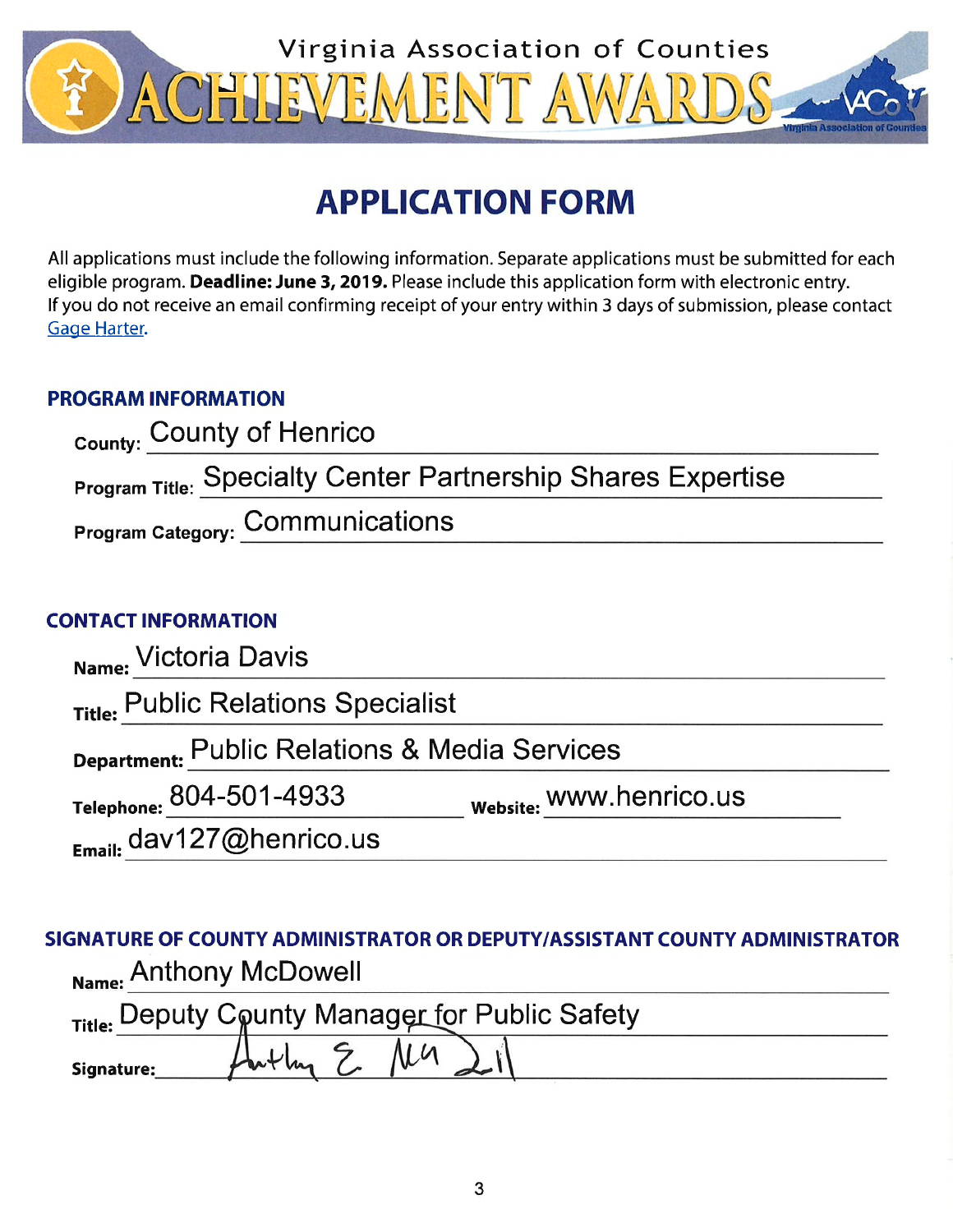#### **Program Overview**

All nine high schools within Henrico County Public Schools have specialty centers that enable students to specialize in particular areas of study. While this is a tremendous benefit to students, sometimes it is helpful for students in one specialty center to harness the expertise of students concentrating in another discipline. Two centers – the Advanced Career Education (ACE) Center at Highland Springs and the Center for Communications at Varina High School – paired to create a collaborative four-week project. The project enhanced the educational options for students at Varina's Center for Communications and Media Relations, using an instructor from the ACE Center. It also enabled the students at the ACE Center at Highland Springs High School to serve as mentors. The Center for Communications and Media Relations at Varina High School offers limited course work in audio production. Because students at Varina wanted the opportunity to learn the history and usability of audio production, the center created a partnership with the ACE Center that allowed one of the ACE Center's instructors to teach a four-week mini-session on the topic.

#### **Problem/Challenge/Situation Faced by Locality**

Henrico County Public Schools looks for ways to be more innovative and to offer students greater options. This partnership gave students from both schools the opportunity to collaborate. The students worked well together; students in the ACE Center's Radio Broadcasting class saw the partnership as a way to help others while showing off their hard-earned skills. They also became evangelists for the field, sharing information about an area they find interesting and worthwhile.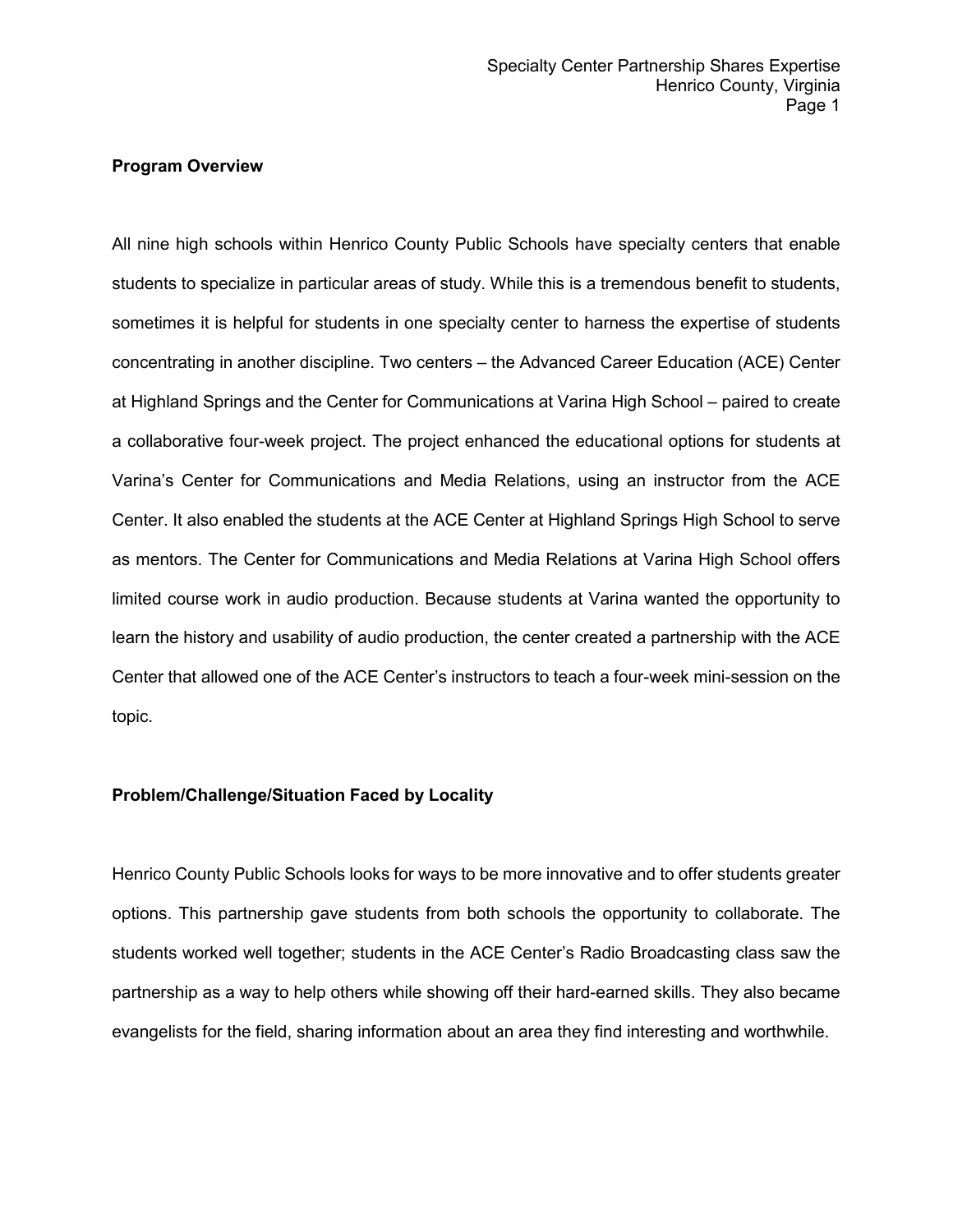#### **How Program Fulfilled Awards Criteria**

By collaborating across specialty centers, taxpayer dollars were saved and the program for students was enhanced.

#### **How Program Was Carried Out**

The ACE Center at Highland Springs' Radio Broadcasting and Journalism program paired with Varina High School's Center for Communications and Media Relations to share expertise. The Center for Communications dives heavily into video editing and video production but lacks focus on audio and digital editing – one of the specialties of the radio broadcasting program at the ACE Center. The goal was to help Center for Communications students with coursework, projects and knowledge. In this partnership, a teacher in the Radio Broadcasting and Journalism program went to Varina to help with two four-week sessions so that all of their seniors could go through this abbreviated radio curriculum. One goal is to bring this instruction to Varina students early in their high school careers so they can use it through the duration of their years at Varina.

The students from the Center for Communications and Media Relations at Varina High School experienced a specially tailored 12-session radio curriculum that spanned four weeks. During these sessions, students learned about the history of radio, the characteristics of sound, studio layouts, and an introduction to station programming and digital editing. The class emphasized radio broadcasting competencies. Students used school-issued laptops, and downloaded and installed Adobe Audition audio software. The 12-session program involved seniors at the Center for Communications. Two field trips to the ACE Center at Highland Springs helped Varina students complete certain assigned projects. This enabled students from the Center for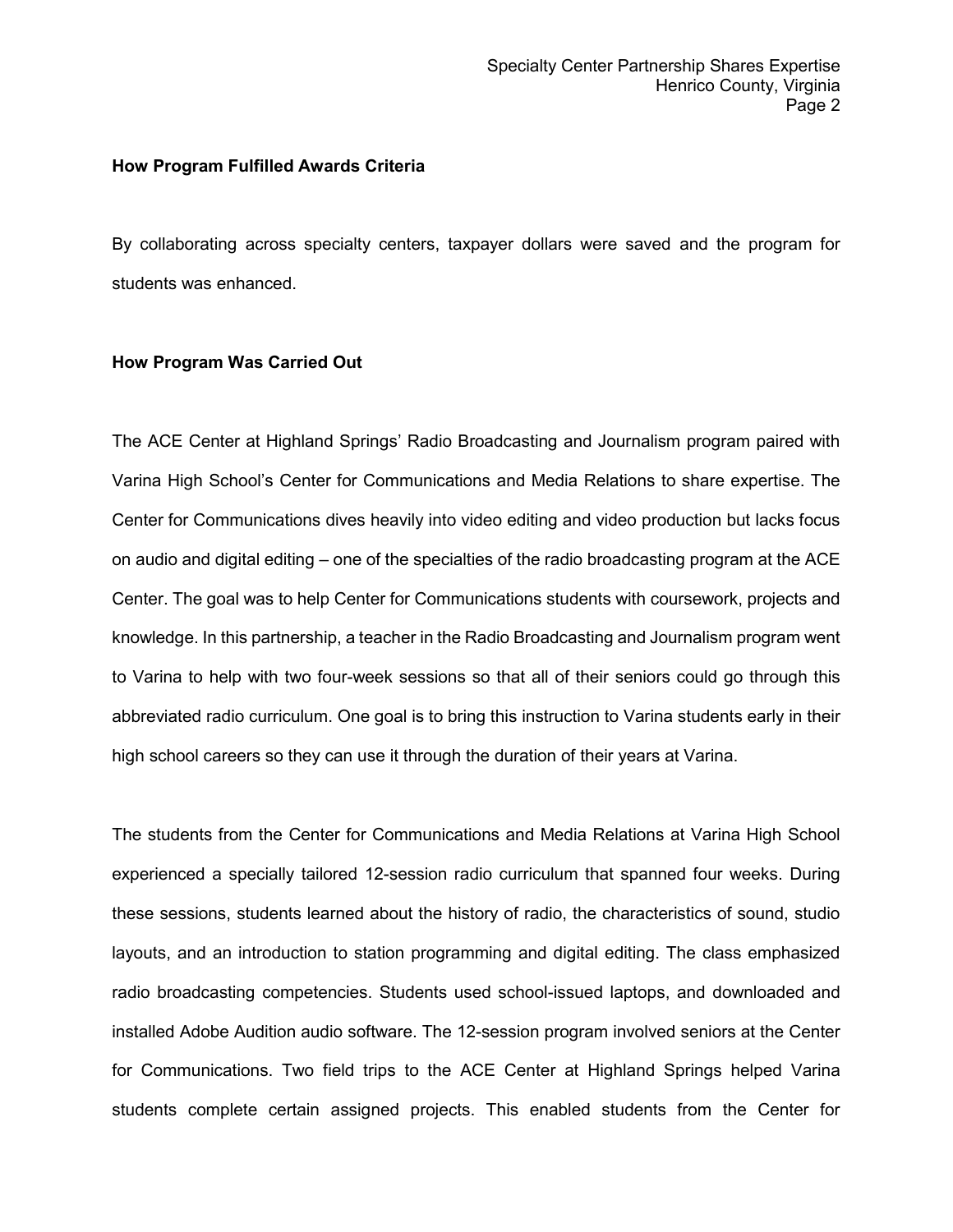Communications to have access to greater communications The Center for Communications will now be able to offer a more authentic experience in an integral part of communications.

The school division's role in implementation was facilitating meetings between the two schools to establish the feasibility of the program. Various school division employees came together, performed a practicability analysis and checked the alignment of the two curricula. By pairing the two courses, it became apparent that the quality of instruction would be enhanced significantly, benefitting Henrico County students. This in turn would better prepare students for college and/or our workforce.

#### **Financing and Staffing**

Varina High School's Center for Communications and Media Relations needed help in a particularly area, and the ACE Center was able to offer it at no cost to the school or school division. Without the partnership of the two schools, the Center for Communications would have had to hire a full- or part-time teacher. It is hard to put a price tag on the savings, but we believe the cost savings can be estimated to be in the \$10,000 range, with a savings of up to \$50,000 had a fulltime instructor been hired.

#### **Program Results**

The Varina students taking the mini-session all produced an audio sample before leaving the course. This was their culminating project, based on what they learned throughout the four weeks of the course. In addition, the students within the Center for Communications now have audio knowledge to complement their video production, evidence of enhancement for the students and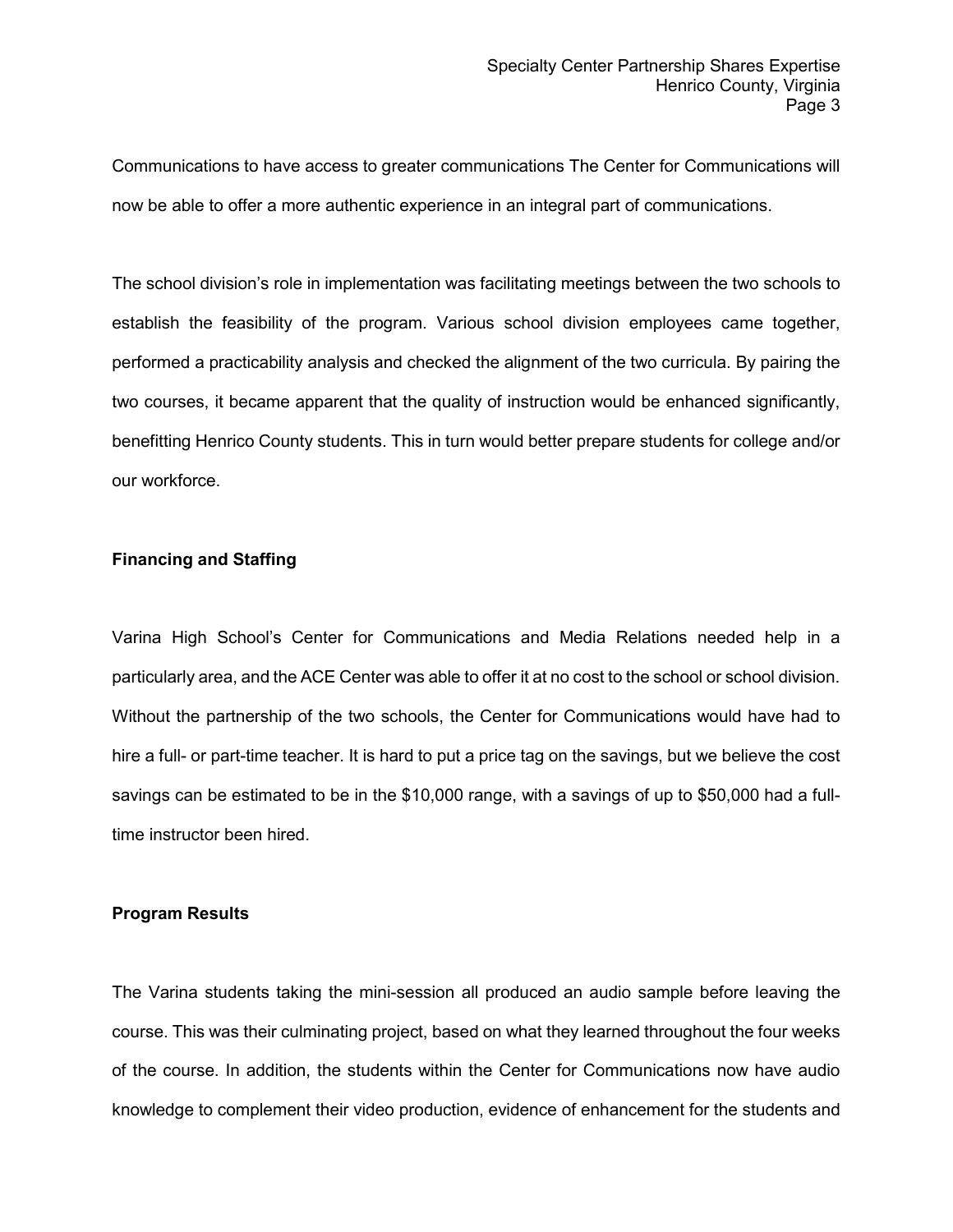for the overall program. Students can now produce higher-quality work and have more in-depth software knowledge. Furthermore, plans are underway to teach this material to ninth-grade students so they can use their audio skills throughout the duration of the four-year program. The program identified an instructional need and solved it within the school division, without hiring additional instructors. The cost savings was significant as is the educational impact on students. The fact that students will now be better prepared for work in the Center for Communications and Media Relations is testament to its success. Furthermore, because of the successful implementation, the students can use this expanded knowledge in their everyday lives. The goal is to continue the program and to reach students in earlier years, by giving them resources they can use throughout their four years in the program at the Center for Communications and Media Relations.

#### **Brief Summary**

All nine high schools within Henrico County Public Schools have specialty centers that enable students to specialize in particular areas of study. While this is a tremendous benefit to students, sometimes it is helpful for students in one specialty center to harness the expertise of students concentrating in another discipline. Two centers – the Advanced Career Education (ACE) Center at Highland Springs and the Center for Communications at Varina High School – paired to create a collaborative four-week project. The project enhanced the educational options for students at Varina's Center for Communications and Media Relations, using an instructor from the ACE Center. It also enabled the students at the ACE Center at Highland Springs High School to serve as mentors. The Center for Communications and Media Relations at Varina High School offers limited course work in audio production. Because students at Varina wanted the opportunity to learn the history and usability of audio production, the center created a partnership with the ACE